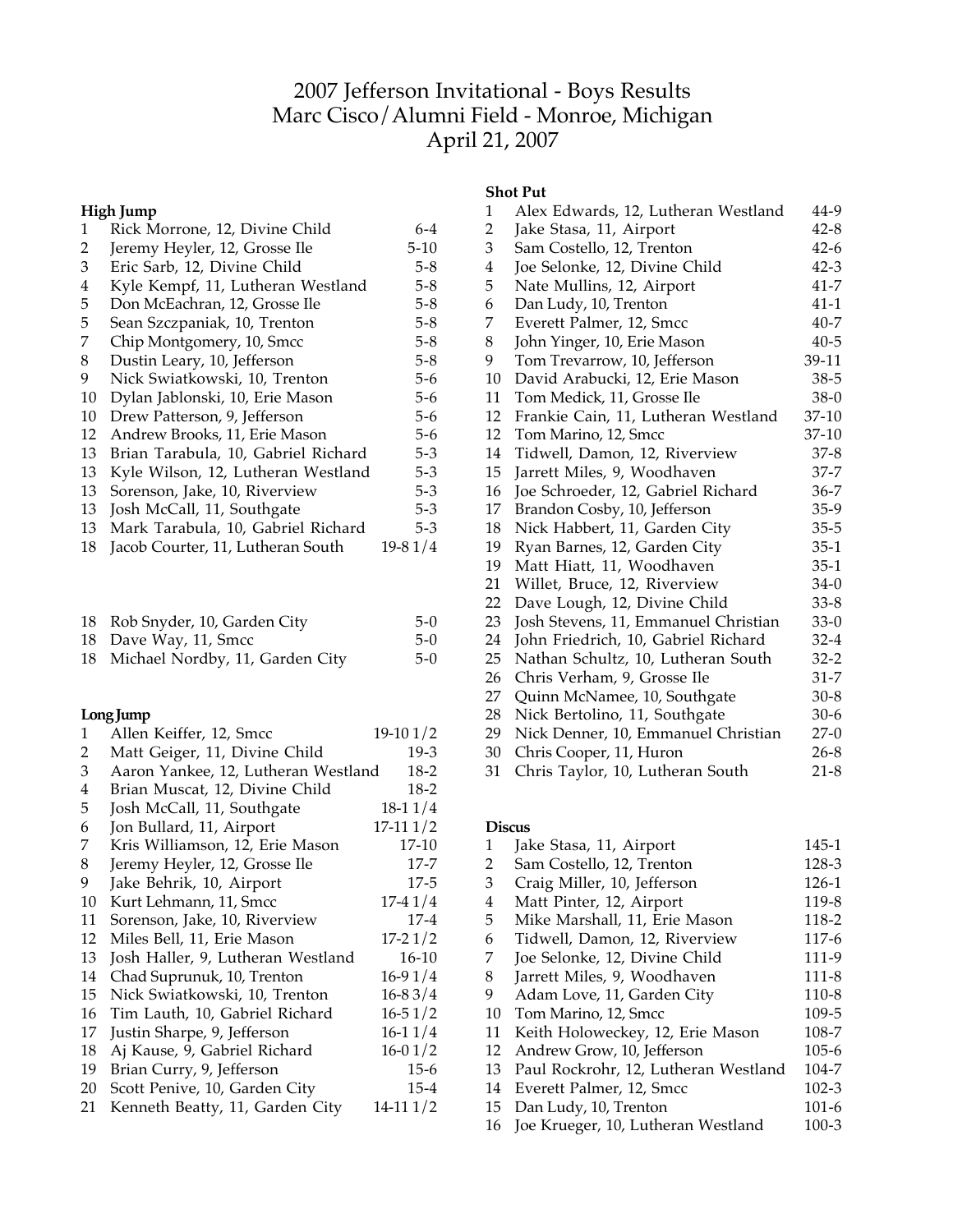| 17 | Mike Harabedian, 10, Woodhaven       | 98-10    |
|----|--------------------------------------|----------|
| 18 | Willet, Bruce, 12, Riverview         | $96-1$   |
| 19 | Cory Criner, 11, Garden City         | $94-0$   |
| 20 | Josh Stevens, 11, Emmanuel Christian | $90 - 4$ |
| 21 | Joe Schroeder, 12, Gabriel Richard   | 86-6     |
| 22 | Elias Bassil, 10, Divine Child       | $85-0$   |
| 23 | Nick Bertolino, 11, Southgate        | $85-0$   |
| 24 | Tom Medick, 11, Grosse Ile           | $81 - 7$ |
| 25 | Nathan Schultz, 10, Lutheran South   | $81 - 2$ |
| 26 | Travis Brown, 10, Southgate          | $81 - 1$ |
| 27 | Nick Denner, 10, Emmanuel Christian  | $73-3$   |
| 28 | John Friedrich, 10, Gabriel Richard  | $71-1$   |
| 29 | Chris Cooper, 11, Huron              | $67-9$   |
| 30 | Chris Taylor, 10, Lutheran South     | 62-11    |
|    |                                      |          |

## **3200m Relay**

|    | 3200m Relay                               |         |  |  |
|----|-------------------------------------------|---------|--|--|
| 1  | Erie Mason (Josh Adams, Jesiah Rodriguez, |         |  |  |
|    | Alex Russeau, Brandon Griffin)            | 8:21.2  |  |  |
| 2  | Trenton                                   | 8:28.5  |  |  |
| 3  | Smcc                                      | 8:34.7  |  |  |
| 4  | Airport                                   | 8:40.1  |  |  |
| 5  | Woodhaven                                 | 8:46.0  |  |  |
| 6  | Divine Child                              | 8:47.9  |  |  |
| 7  | Riverview                                 | 8:56.1  |  |  |
| 8  | Lutheran Westland                         | 8:57.4  |  |  |
| 9  | Gabriel Richard                           | 9:01.1  |  |  |
| 10 | Garden City                               | 9:10.6  |  |  |
| 11 | Jefferson                                 | 9:21.3  |  |  |
| 12 | Southgate                                 | 9:22.7  |  |  |
| 13 | Huron                                     | 10:05.3 |  |  |
| 14 | Lutheran South                            | 10:13.3 |  |  |

#### **110m High Hurdles**

|                | Round 1, Heat 1                       |       |
|----------------|---------------------------------------|-------|
| 1              | Derek Baker, 10, Airport              | 17.6q |
| 2              | Nick Swiatkowski, 10, Trenton         | 19.3q |
| 3              | Alex Greca, 10, Woodhaven             | 19.6q |
| 4              | Mihas, Nonda, 10, Riverview           | 20.1q |
| 5              | Shawn Calvey, 11, Garden City         | 20.1  |
| 6              | Anthony D'Aguanno, 9, Gabriel Richard | 21.5  |
|                | Round 1, Heat 2                       |       |
| 1              | Nick Malenfant, 12, Gabriel Richard   | 16.6q |
| 2              | Justin Hempel, 12, Lutheran Westland  | 17.0q |
| $\mathfrak{Z}$ | C J. Demmer, 12, Divine Child         | 17.2q |
| 4              | Greg Shelton, 12, Grosse Ile          | 19.2q |
| 5              | Miles Bell, 11, Erie Mason            | 19.2  |
| 6              | Ben White, 10, Huron                  | 21.7  |
| 7              | Simon Outlaw, 9, Garden City          | 22.8  |
|                | Round 1, Heat 3                       |       |
| 1              | Dibrano, Alex, 12, Riverview          | 16.5q |
| 2              | Bobby Irwin, 10, Grosse Ile           | 18.2q |
| 3              | Drew Patterson, 9, Jefferson          | 18.6q |
| 4              | Jordan Thoma, 10, Airport             | 18.7q |
| 5 <sup>1</sup> | Chad Suprunuk, 10, Trenton            | 20.0  |
| 6              | Kurt Lehmann, 11, Smcc                | 20.1  |
|                |                                       |       |

Round 1, Heat 4

|                | wana 1, i kat 1                      |       |
|----------------|--------------------------------------|-------|
| 1              | Rick Morrone, 12, Divine Child       | 15.6q |
| $\overline{2}$ | Kyle Ramthun, 12, Lutheran Westland  | 16.6q |
| 3              | Christopher Giarmo, 10, Smcc         | 16.8q |
| $\overline{4}$ | Dylan Jablonski, 10, Erie Mason      | 17.1q |
| 5              | Zack Morgan, 11, Jefferson           | 18.2  |
| 6              | Ryan Breen, 11, Woodhaven            | 19.7  |
| 7              | Alex Kramer, 9, Southgate            | 22.7  |
|                | Round 2, Heat 1                      |       |
| 1              | Derek Baker, 10, Airport             | 16.1q |
| $\overline{2}$ | Kyle Ramthun, 12, Lutheran Westland  | 16.9q |
| 3              | Christopher Giarmo, 10, Smcc         | 17.5q |
| 4              | Dylan Jablonski, 10, Erie Mason      | 18.1q |
| 5              | Nick Swiatkowski, 10, Trenton        | 18.8  |
| 6              | Alex Greca, 10, Woodhaven            | 19.5  |
| 7              | Mihas, Nonda, 10, Riverview          | 20.2  |
| 8              | Rick Morrone, 12, Divine Child       | 21.6  |
|                | Round 2, Heat 2                      |       |
| 1              | Dibrano, Alex, 12, Riverview         | 16.2q |
| $\overline{2}$ | C J. Demmer, 12, Divine Child        | 16.8q |
| 3              | Nick Malenfant, 12, Gabriel Richard  | 17.2q |
| $\overline{4}$ | Justin Hempel, 12, Lutheran Westland | 17.5q |
| 5              | Jordan Thoma, 10, Airport            | 18.9  |
| 6              | Greg Shelton, 12, Grosse Ile         | 19.0  |
| 7              | Drew Patterson, 9, Jefferson         | 19.2  |
| Final          |                                      |       |
| 1              | Dibrano, Alex, 12, Riverview         | 15.5  |
| $\overline{2}$ | Derek Baker, 10, Airport             | 15.9  |
| 3              | C J. Demmer, 12, Divine Child        | 16.3  |
| $\overline{4}$ | Kyle Ramthun, 12, Lutheran Westland  | 16.6  |
| 5              | Nick Malenfant, 12, Gabriel Richard  | 16.7  |
| 6              | Justin Hempel, 12, Lutheran Westland | 17.6  |
| 7              | Christopher Giarmo, 10, Smcc         | 17.9  |
|                |                                      |       |

### **100m Dash**

|                | Round 1, Heat 1                              |       |
|----------------|----------------------------------------------|-------|
| 1              | Mike Schatz, 12, Lutheran Westland           | 11.7q |
| 2              | Kam Bouchard, 12, Trenton                    | 11.7q |
| 3 <sup>1</sup> | Julian Jones, 11, Airport                    | 12.1q |
| 4              | Gary Atkins, 10, Woodhaven                   | 12.1q |
| 5              | Dex Teen, 9, Grosse Ile                      | 12.2  |
| 6              | Chris Stevenson, 10, Emmanuel Christian 12.7 |       |
|                | Jeremy Harris, 11, Huron                     | DNF   |
|                | Round 1, Heat 2                              |       |
| 1              | Neal Warner, 12, Trenton                     | 11.5q |
| 2              | Don McEachran, 12, Grosse Ile                | 11.6q |
| 3              | Tristin Davis, 10, Erie Mason                | 11.8q |
| 4              | Petersen, Zach, 12, Riverview                | 12.0q |
| 5              | Shawn Owens, 10, Woodhaven                   | 12.0  |
| 6              | Jake Behrik, 10, Airport                     | 12.4  |
| 7              | Dylan Wielusz, 10, Southgate                 | 12.6  |
|                | Round 1, Heat 3                              |       |
| 1              | Todd Walters, 11, Smcc                       | 11.7q |
| $2^{\circ}$    | Anthony Ball, 12, Divine Child               | 11.9q |
| 3              | Paul Kudla, 11, Gabriel Richard              | 12.2q |
| 4              | Aaron Yankee, 12, Lutheran Westland          | 12.2q |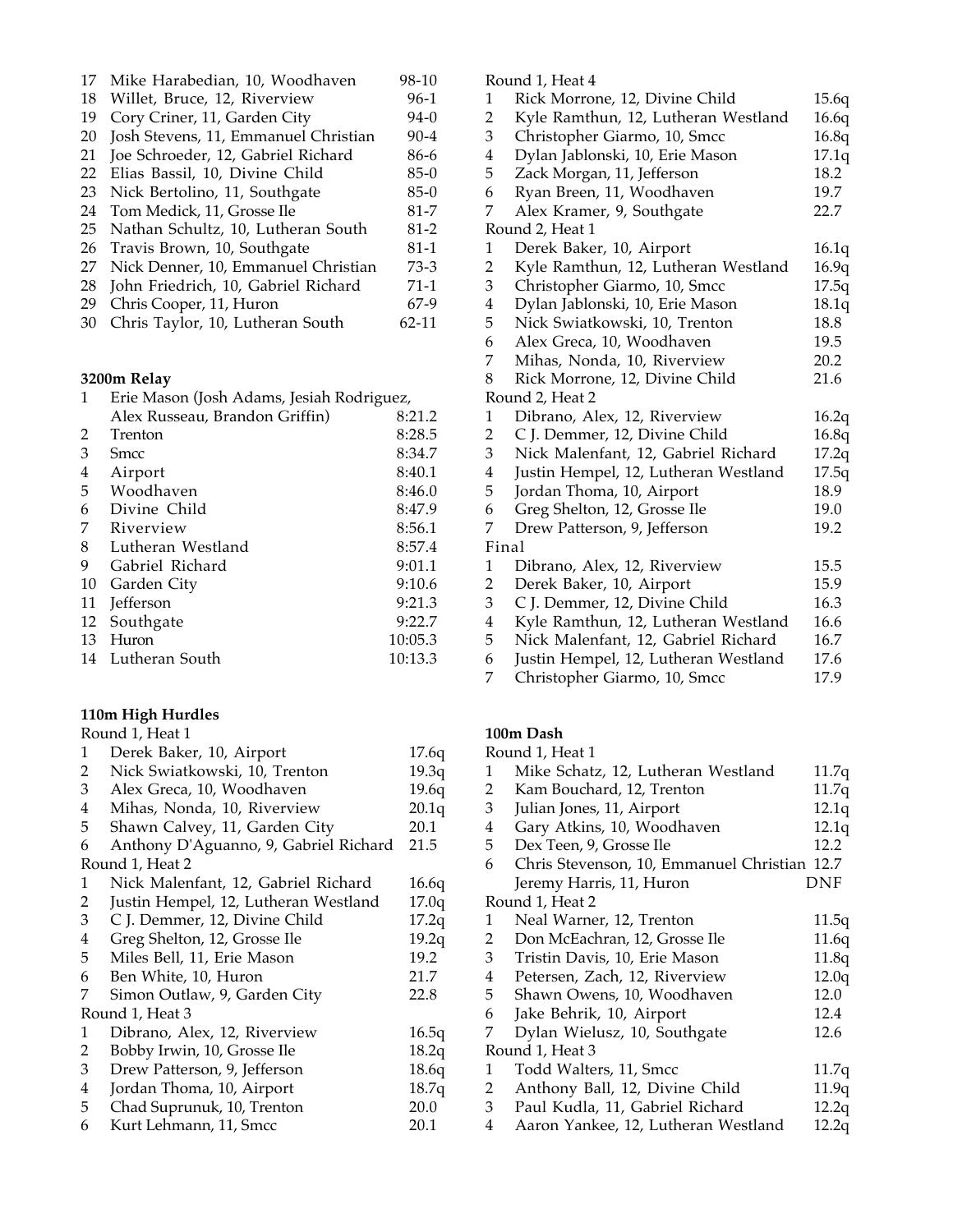|                                     | 12.6                                                                                                                                                                                                                                                                         |
|-------------------------------------|------------------------------------------------------------------------------------------------------------------------------------------------------------------------------------------------------------------------------------------------------------------------------|
| Justin Sharpe, 9, Jefferson         | 12.8                                                                                                                                                                                                                                                                         |
| Eric Cudnik, 10, Southgate          | 13.2                                                                                                                                                                                                                                                                         |
|                                     | 14.3                                                                                                                                                                                                                                                                         |
| Round 1, Heat 4                     |                                                                                                                                                                                                                                                                              |
| Gabe McMillan, 12, Smcc             | 11.8q                                                                                                                                                                                                                                                                        |
| Matt Chamberlain, 12, Jefferson     | 12.1q                                                                                                                                                                                                                                                                        |
| Tyler Dusseau, 10, Erie Mason       | 12.1q                                                                                                                                                                                                                                                                        |
| Sean Koehler, 10, Garden City       | 12.2q                                                                                                                                                                                                                                                                        |
| Matt Agnone, 9, Gabriel Richard     | 12.3                                                                                                                                                                                                                                                                         |
|                                     | 12.5                                                                                                                                                                                                                                                                         |
|                                     | 13.0                                                                                                                                                                                                                                                                         |
| Round 2, Heat 1                     |                                                                                                                                                                                                                                                                              |
| Neal Warner, 12, Trenton            | 11.5q                                                                                                                                                                                                                                                                        |
| Gabe McMillan, 12, Smcc             | 11.6q                                                                                                                                                                                                                                                                        |
| Don McEachran, 12, Grosse Ile       | 11.7q                                                                                                                                                                                                                                                                        |
| Matt Chamberlain, 12, Jefferson     | 12.0q                                                                                                                                                                                                                                                                        |
|                                     | 12.0                                                                                                                                                                                                                                                                         |
| Tristin Davis, 10, Erie Mason       | 12.1                                                                                                                                                                                                                                                                         |
| Paul Kudla, 11, Gabriel Richard     | 12.1                                                                                                                                                                                                                                                                         |
| Sean Koehler, 10, Garden City       | 12.3                                                                                                                                                                                                                                                                         |
| Round 2, Heat 2                     |                                                                                                                                                                                                                                                                              |
| Kam Bouchard, 12, Trenton           | 11.3q                                                                                                                                                                                                                                                                        |
|                                     | 11.5q                                                                                                                                                                                                                                                                        |
| Todd Walters, 11, Smcc              | 11.5q                                                                                                                                                                                                                                                                        |
| Mike Schatz, 12, Lutheran Westland  | 12.1q                                                                                                                                                                                                                                                                        |
| Julian Jones, 11, Airport           | 12.1                                                                                                                                                                                                                                                                         |
| Tyler Dusseau, 10, Erie Mason       | 12.1                                                                                                                                                                                                                                                                         |
| Aaron Yankee, 12, Lutheran Westland | 14.7                                                                                                                                                                                                                                                                         |
| Gary Atkins, 10, Woodhaven          | 14.8                                                                                                                                                                                                                                                                         |
| Final                               |                                                                                                                                                                                                                                                                              |
| Kam Bouchard, 12, Trenton           | 11.3                                                                                                                                                                                                                                                                         |
| Anthony Ball, 12, Divine Child      | 11.5                                                                                                                                                                                                                                                                         |
| Mike Schatz, 12, Lutheran Westland  | 11.6                                                                                                                                                                                                                                                                         |
|                                     | 11.6                                                                                                                                                                                                                                                                         |
| Neal Warner, 12, Trenton            | 11.6                                                                                                                                                                                                                                                                         |
| Gabe McMillan, 12, Smcc             | 11.7                                                                                                                                                                                                                                                                         |
|                                     | 11.7                                                                                                                                                                                                                                                                         |
| Matt Chamberlain, 12, Jefferson     | 12.4                                                                                                                                                                                                                                                                         |
|                                     | Anthony Waldrop, 11, Garden City<br>Nathan Schultz, 10, Lutheran South<br>Pallisco, Vincent, 11, Riverview<br>Joey Weilnau, 10, Lutheran South<br>Petersen, Zach, 12, Riverview<br>Anthony Ball, 12, Divine Child<br>Todd Walters, 11, Smcc<br>Don McEachran, 12, Grosse Ile |

## **800m Relay**

| 1  | Woodhaven (Shawn Owens,                      |                         |                |
|----|----------------------------------------------|-------------------------|----------------|
|    | Mark Truskowski, Jordan Miles, Mike Bussell) |                         |                |
|    |                                              | 1:35.5                  | H <sub>2</sub> |
| 2  | Riverview                                    | 1:35.8 H <sub>2</sub>   |                |
| 3  | Trenton                                      | 1:35.9                  | H <sub>2</sub> |
| 4  | Erie Mason                                   | 1:36.4 H <sub>2</sub>   |                |
| 5  | Lutheran Westland                            | $1:36.5$ H <sub>2</sub> |                |
| 6  | Divine Child                                 | $1:36.8$ H <sub>2</sub> |                |
| 7  | Airport                                      | 1:36.9 H <sub>2</sub>   |                |
| 8  | Jefferson                                    | $1:39.2$ H1             |                |
| 9  | <b>Smcc</b>                                  | 1:39.4                  | H1             |
| 10 | Garden City                                  | 1:40.9                  | H1             |
| 11 | Grosse Ile                                   | 1:42.6                  | H <sub>2</sub> |
| 12 | Gabriel Richard                              | 1:43.0                  | H1             |
|    |                                              |                         |                |
|    |                                              |                         |                |

#### **1600m Run**

| 1                       | Gary Brownell, 11, Woodhaven           | 4:32.5 | H <sub>2</sub> |
|-------------------------|----------------------------------------|--------|----------------|
| 2                       | Brandon Griffin, 12, Erie Mason        | 4:32.8 | H <sub>2</sub> |
| 3                       | Mike Dunn, 11, Trenton                 | 4:40.3 | H <sub>2</sub> |
| $\overline{\mathbf{4}}$ | Spencer Lyle, 10, Lutheran Westland    | 4:40.7 | H <sub>2</sub> |
| 5                       | Alex Russeau, 12, Erie Mason           | 4:41.4 | H <sub>2</sub> |
| 6                       | Josh Brent, 11, Smcc                   | 4:41.6 | H <sub>2</sub> |
| 7                       | Joey Smith, 12, Trenton                | 4:42.9 | H <sub>2</sub> |
| 8                       | Nick Perry, 9, Woodhaven               | 4:43.4 | H <sub>2</sub> |
| 9                       | James Abrams, 11, Jefferson            | 4:43.6 | H <sub>2</sub> |
| 10                      | Evan Krzyske, 9, Airport               | 4:47.7 | H <sub>2</sub> |
| 11                      | Brian Chambers, 11, Garden City        | 4:55.5 | H <sub>2</sub> |
| 12                      | Matt Nedwicki, 11, Divine Child        | 4:57.1 | H <sub>2</sub> |
| 13                      | Greg Ruoss, 9, Huron                   | 4:57.6 | H <sub>2</sub> |
| 14                      | Seward, Steve, 10, Riverview           | 4:59.8 | H1             |
| 15                      | Michael Nordby, 11, Garden City        | 5:04.5 | H <sub>2</sub> |
| 16                      | Billy Bennet, 12, Grosse Ile           | 5:05.8 | H1             |
| 17                      | Nick Albertson, 9, Gabriel Richard     | 5:07.1 | H1             |
| 18                      | Steve Kerr, 10, Divine Child           | 5:08.1 | H1             |
| 19                      | Danny Milantoni, 11, Gabriel Richard   | 5:08.2 | H <sub>2</sub> |
| 20                      | Mike Berns, 11, Smcc                   | 5:09.2 | H1             |
| 21                      | Jon Albart, 10, Airport                | 5:10.2 | H <sub>2</sub> |
| 22                      | Anthony Ciotti, Southgate              | 5:13.3 | H1             |
| 23                      | Stewart, Eric, 12, Riverview           | 5:25.0 | H1             |
| 24                      | Neil Gaynier, 10, Jefferson            | 5:27.3 | H1             |
| 25                      | Jacob Courter, 11, Lutheran South      | 5:41.4 | H1             |
| 26                      | Mark Dombrowski, 9, Emmanuel Christian |        |                |
|                         |                                        | 5:41.6 | H1             |
| 27                      | Rodney Meeks, 9, Lutheran South        | 5:42.7 | H1             |
| 28                      | Alex Kemp, 10, Lutheran Westland       | 5:53.3 | H1             |
| 29                      | Matt Jahner, 9, Huron                  | 6:07.7 | H1             |

## **400m Relay**

|                | 1  | Smcc (Allen Keiffer, Todd Walters, |                     |                |
|----------------|----|------------------------------------|---------------------|----------------|
|                |    | Gabe McMillan, Jake Swan)          | 46.0                | H <sub>2</sub> |
|                | 2  | Trenton                            | 46.1                | H <sub>2</sub> |
|                | 3  | Airport                            | 46.4 H <sub>2</sub> |                |
|                | 4  | Lutheran Westland                  | 46.5                | H <sub>2</sub> |
|                | 5. | Erie Mason                         | 46.8 H <sub>2</sub> |                |
|                | 6  | Riverview                          | 47.4                | - H1           |
|                | 7  | Garden City                        | 48.2 H <sub>2</sub> |                |
|                | 8  | Gabriel Richard                    | 48.4 H1             |                |
|                | 9  | Grosse Ile                         | 48.5                | - H1           |
| H2             | 10 | Divine Child                       | 48.6 H <sub>2</sub> |                |
| H <sub>2</sub> |    | 11 Woodhaven                       | 48.9                | H <sub>2</sub> |
|                |    | H <sub>2</sub> 12 Southgate        | 49.3                | H1             |
|                |    | H <sub>2</sub> 13 Jefferson        | 49.5                | H1             |
| <b>TTO</b>     |    |                                    |                     |                |

# **400m Dash**

|  | l 1 Jordan Miles, 11, Woodhaven | 50.9 H <sub>4</sub> |  |
|--|---------------------------------|---------------------|--|
|  | 1 2 Josh Adams, 11, Erie Mason  | 52.6 H4             |  |
|  | 1 3 Brian Murphy, 10, Airport   | 53.6 H4             |  |
|  | 2 4 Cory Heid, 11, Erie Mason   | 54.0 H4             |  |
|  | 4 Mike Solak, 12, Airport       | 54.0 H <sub>3</sub> |  |
|  | 6 Matt Geiger, 11, Divine Child | 54.2 H4             |  |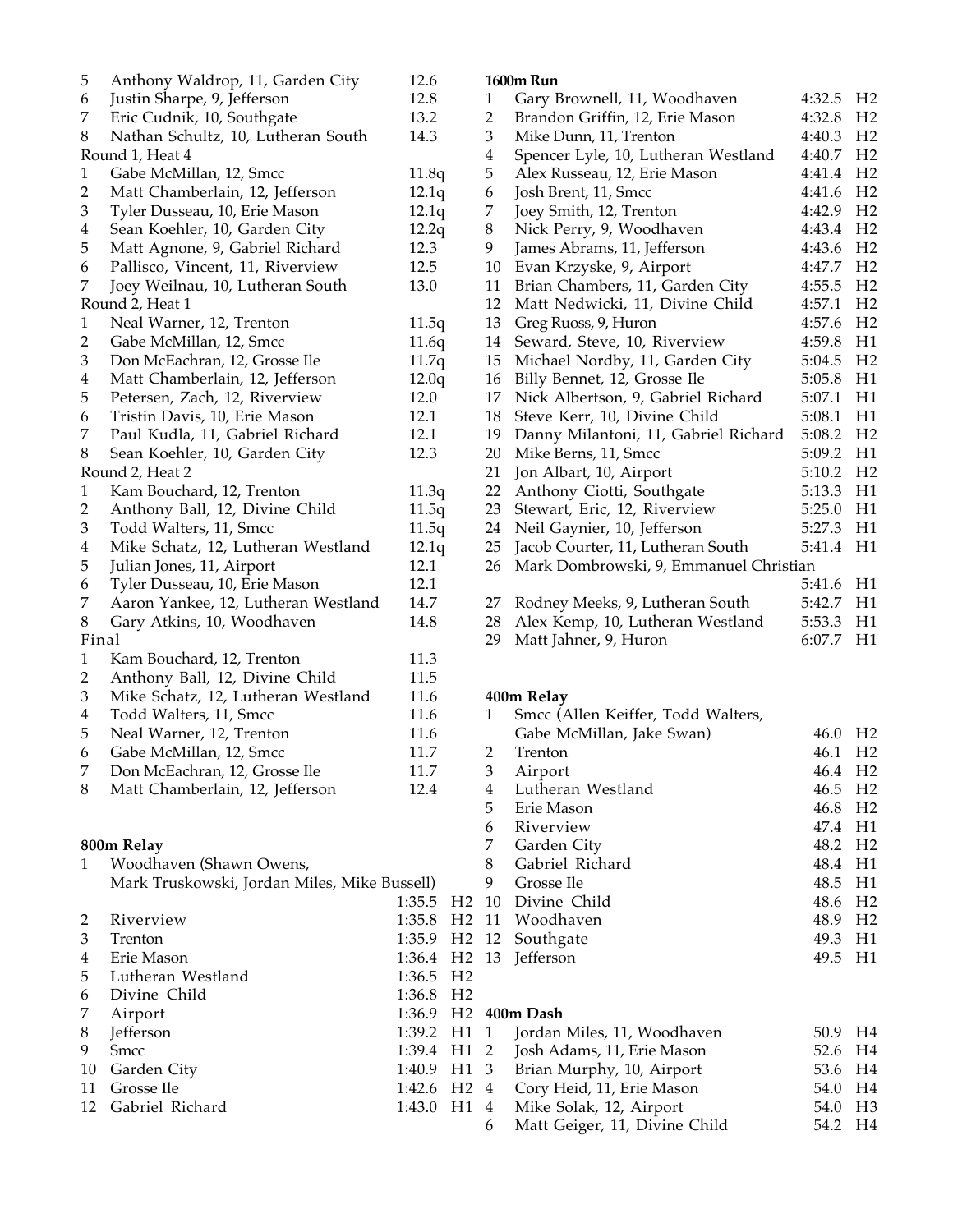| 7                       | Troy De Armond, 12, Trenton         | 54.5   | H4             |
|-------------------------|-------------------------------------|--------|----------------|
| 8                       | Chip Montgomery, 10, Smcc           | 54.6   | H <sub>3</sub> |
| 9                       | Gulliermo Perez, 12, Divine Child   | 55.0   | H <sub>4</sub> |
| 10                      | Dan Atwater, 11, Smcc               | 55.7   | H <sub>3</sub> |
| 11                      | Will Miller, 11, Trenton            | 55.8   | H <sub>4</sub> |
| 12                      | Aaron Curry, 10, Jefferson          | 56.0   | H <sub>3</sub> |
| 13                      | Jon Stoddart, 10, Garden City       | 56.7   | H <sub>3</sub> |
| 14                      | Phil Adkins, 10, Gabriel Richard    | 58.4   | H <sub>2</sub> |
| 15                      | Carl Neely, 10, Jefferson           | 59.0   | H1             |
| 16                      | Nic Navaree, 12, Grosse Ile         | 59.2   | H <sub>2</sub> |
| 17                      | Chris Malenfant, 9, Gabriel Richard | 59.8   | H1             |
| 18                      | Mark Truskowski, 11, Woodhaven      | 60.5   | H <sub>3</sub> |
| 19                      | Scott Barlow, 10, Southgate         | 60.7   | H1             |
| 20                      | Nathan Kalinowski, 10, Garden City  | 61.1   | H <sub>2</sub> |
| 20                      | Josh Miller, 10, Grosse Ile         | 61.1   | H1             |
| 22                      | Joey Slamiar, 12, Lutheran South    | 61.9   | H <sub>2</sub> |
| 23                      | Brandon Maveal, 12, Lutheran South  | 62.0   | H <sub>2</sub> |
| 24                      | Cody Weaver, 9, Lutheran Westland   | 62.6   | H <sub>2</sub> |
| 25                      | Joshua Shewmaker, 10, Huron         | 68.0   | H1             |
| 26                      | Matt Gildner, 10, Southgate         | 73.8   | H1             |
|                         | Varela, Derek, 12, Riverview        | DNF    | H <sub>2</sub> |
|                         |                                     |        |                |
|                         |                                     |        |                |
|                         | 300m Int Hurdles                    |        |                |
| 1                       | Todd Walters, 11, Smcc              | 40.4   | H <sub>4</sub> |
| $\overline{2}$          | Dibrano, Alex, 12, Riverview        | 42.3   | H <sub>4</sub> |
| 3                       | Kyle Ramthun, 12, Lutheran Westland | 42.9   | H <sub>4</sub> |
| 4                       | Laine Hicks, 12, Airport            | 43.0   | H <sub>4</sub> |
| 5                       | Derek Baker, 10, Airport            | 43.7   | H <sub>4</sub> |
| 6                       | C J. Demmer, 12, Divine Child       | 43.8   | H <sub>4</sub> |
| 6                       | Nick Malenfant, 12, Gabriel Richard | 43.8   | H <sub>3</sub> |
| 8                       | Rick Morrone, 12, Divine Child      | 44.2   | H <sub>4</sub> |
| 9                       | Ben Sparks, 11, Emmanuel Christian  | 44.5   | H3             |
| 10                      | Josh McCall, 11, Southgate          | 45.6   | H <sub>2</sub> |
| 11                      | Brandon Ross, 12, Lutheran Westland | 45.7   | H <sub>4</sub> |
| 12                      | Dylan Jablonski, 10, Erie Mason     | 46.5   | H <sub>3</sub> |
| 13                      | Greg Shelton, 12, Grosse Ile        | 46.6   | H <sub>3</sub> |
| 14                      | Brian Curry, 9, Jefferson           | 47.0   | H <sub>2</sub> |
| 15                      | Alex Medley, 11, Jefferson          | 47.9   | H <sub>2</sub> |
| 15                      | Mihas, Nonda, 10, Riverview         | 47.9   | H1             |
| 17                      | Kurt Lehmann, 11, Smcc              | 48.2   | H <sub>3</sub> |
| 18                      | Nick Swiatkowski, 10, Trenton       | 48.3   | H <sub>3</sub> |
| 19                      | Quinn Murnane, 9, Gabriel Richard   | 49.0   | H <sub>2</sub> |
| 20                      | Shawn Calvey, 11, Garden City       | 49.4   | H <sub>2</sub> |
| 21                      | Ryan Breen, 11, Woodhaven           | 49.8   | H <sub>2</sub> |
| 22                      | Sean Szczpaniak, 10, Trenton        | 50.0   | H <sub>3</sub> |
| 23                      | Ben White, 10, Huron                | 50.8   | H1             |
| 24                      | Simon Outlaw, 9, Garden City        | 56.3   | H1             |
|                         |                                     |        |                |
|                         | 800m Run                            |        |                |
| 1                       | Nick Agosti, 12, Divine Child       | 2:00.6 | H <sub>2</sub> |
| $\overline{2}$          | Joey Smith, 12, Trenton             | 2:00.9 | H <sub>2</sub> |
| 3                       | Jesiah Rodriguez, 12, Erie Mason    | 2:04.2 | H <sub>2</sub> |
| $\overline{\mathbf{4}}$ | Andy Bilbrey, 12, Airport           | 2:05.1 | H <sub>2</sub> |
| 5                       | Brandon Griffin, 12, Erie Mason     | 2:07.5 | H <sub>2</sub> |
| 6                       | Kyle Lanigan, 11, Woodhaven         | 2:07.9 | H <sub>2</sub> |
|                         |                                     |        |                |

| H4             | 7                       | Brian Harras, 12, Smcc                        | 2:08.7 | H <sub>2</sub> |
|----------------|-------------------------|-----------------------------------------------|--------|----------------|
| H3             | 8                       | Spenser Martin, 12, Trenton                   | 2:09.0 | H <sub>2</sub> |
| H <sub>4</sub> | 9                       | Joe Girolamo, 12, Lutheran Westland           | 2:09.3 | H <sub>2</sub> |
| H <sub>3</sub> | 10                      | Ethan Uhl, 11, Airport                        | 2:10.2 | H1             |
| H4             | 11                      | James Abrams, 11, Jefferson                   | 2:10.7 | H <sub>2</sub> |
| H <sub>3</sub> | 12                      | Jim Rockrohr, 11, Lutheran Westland           | 2:11.8 | H <sub>2</sub> |
| H <sub>3</sub> | 12                      | Brettschneider, Steve, 12, Riverview          | 2:11.8 | H1             |
| H <sub>2</sub> | 14                      | Pete Byron, 12, Smcc                          | 2:13.4 | H <sub>2</sub> |
| H1             | 15                      | Danny Milantoni, 11, Gabriel Richard          | 2:14.0 | H <sub>2</sub> |
| H <sub>2</sub> | 16                      | George Salajan, 11, Huron                     | 2:15.7 | H <sub>2</sub> |
| H1             | 17                      | Andy Felder, 11, Jefferson                    | 2:17.2 | H1             |
| H <sub>3</sub> | 18                      | Matthews, Tony, 11, Riverview                 | 2:17.6 | H <sub>2</sub> |
| H1             | 19                      | gabe guteriezz, 9, Divine Child               | 2:21.0 | H1             |
| H <sub>2</sub> | 20                      | Joe Ruiz, 12, Gabriel Richard                 | 2:21.2 | H1             |
| H1             | 21                      | Jerry Burr, Southgate                         | 2:21.8 | H1             |
| H <sub>2</sub> | 22                      | Billy Bennet, 12, Grosse Ile                  | 2:22.2 | H1             |
| H <sub>2</sub> | 23                      | Ben Kocsis, 10, Garden City                   | 2:24.8 | H1             |
| H <sub>2</sub> | 24                      | Matt LaFramboise, 11, Woodhaven               | 2:25.5 | H1             |
| H1             | 25                      | Nic Navaree, 12, Grosse Ile                   | 2:25.8 | H1             |
| H1             | 26                      | Ben Sparks, 11, Emmanuel Christian            | 2:26.2 | H <sub>2</sub> |
| H <sub>2</sub> | 27                      | Jesse Nelson, 9, Southgate                    | 2:27.3 | H1             |
|                | 28                      | Ken Ruffin, 9, Huron                          | 2:34.8 | H1             |
|                | 29                      | Mark Dombrowski, 9, Emmanuel Christian        |        |                |
|                |                         |                                               | 2:39.4 | H1             |
| H4             | 30                      | Mario Oliver, 12, Lutheran South              | 2:42.3 | H1             |
| H4             | 31                      | Rodney Meeks, 9, Lutheran South               | 2:46.2 | H1             |
| H4             |                         |                                               |        |                |
| H4             |                         |                                               |        |                |
| H4             |                         | 200m Dash                                     |        |                |
| H4             |                         | Round 1, Heat 1                               |        |                |
| H <sub>3</sub> | 1                       | Anthony Ball, 12, Divine Child                | 23.7q  |                |
| H4             | 2                       | Dex Teen, 9, Grosse Ile                       | 24.6q  |                |
| H3             | 3                       | Sean O'Brien, 10, Garden City                 | 25.8q  |                |
| H <sub>2</sub> | $\overline{4}$          | Chris Stevenson, 10, Emmanuel Christian 26.1q |        |                |
| H4             | 5                       | Eric Cudnik, 10, Southgate                    | 26.4   |                |
| H <sub>3</sub> | 6                       | Gavante Atkins, 9, Woodhaven                  | 26.8   |                |
| H <sub>3</sub> |                         | Round 1, Heat 2                               |        |                |
| H <sub>2</sub> | $\mathbf{1}$            | Matt Chamberlain, 12, Jefferson               | 24.6q  |                |
| H <sub>2</sub> | $\overline{2}$          | Jordan Miles, 11, Woodhaven                   | 24.9q  |                |
| H1             | 3 <sup>7</sup>          | Peteresen, Zach, 12, Riverview                | 25.2q  |                |
| H3             | $\overline{4}$          | Jon Bullard, 11, Airport                      | 25.4q  |                |
| H3 5           |                         | Umar Khalid, 11, Garden City                  | 25.8   |                |
| H <sub>2</sub> | 6                       | Mike Childs, 9, Divine Child                  | 25.9   |                |
| H <sub>2</sub> | 7                       | Dylan Wielusz, 10, Southgate                  | 26.0   |                |
| H <sub>2</sub> |                         | Round 1, Heat 3                               |        |                |
| H <sub>3</sub> | $\mathbf{1}$            | Gabe McMillan, 12, Smcc                       | 23.8q  |                |
| H1             | $\overline{2}$          | Kam Bouchard, 12, Trenton                     | 24.0q  |                |
| H1             | 3                       | Kyle Kempf, 11, Lutheran Westland             | 24.1q  |                |
|                | $\overline{\mathbf{4}}$ | Tyler Dusseau, 10, Erie Mason                 | 24.4q  |                |
|                | 5                       | Matt Agnone, 9, Gabriel Richard               | 25.2   |                |
|                | 6                       | Justin Sharpe, 9, Jefferson                   | 25.9   |                |
| H <sub>2</sub> | 7                       | Joshua Shewmaker, 10, Huron                   | 27.2   |                |
| H <sub>2</sub> |                         | Round 1, Heat 4                               |        |                |
| H <sub>2</sub> | $\mathbf{1}$            | Neal Warner, 12, Trenton                      | 23.8q  |                |
| H <sub>2</sub> | $\overline{2}$          | Austin Lipowski, 11, Erie Mason               | 23.9q  |                |
| H <sub>2</sub> | 3                       | Mike Strimpel, 11, Smcc                       | 24.9q  |                |
| H <sub>2</sub> | 4                       | Tierney, Jeremy, 12, Riverview                | 25.5q  |                |
|                |                         |                                               |        |                |